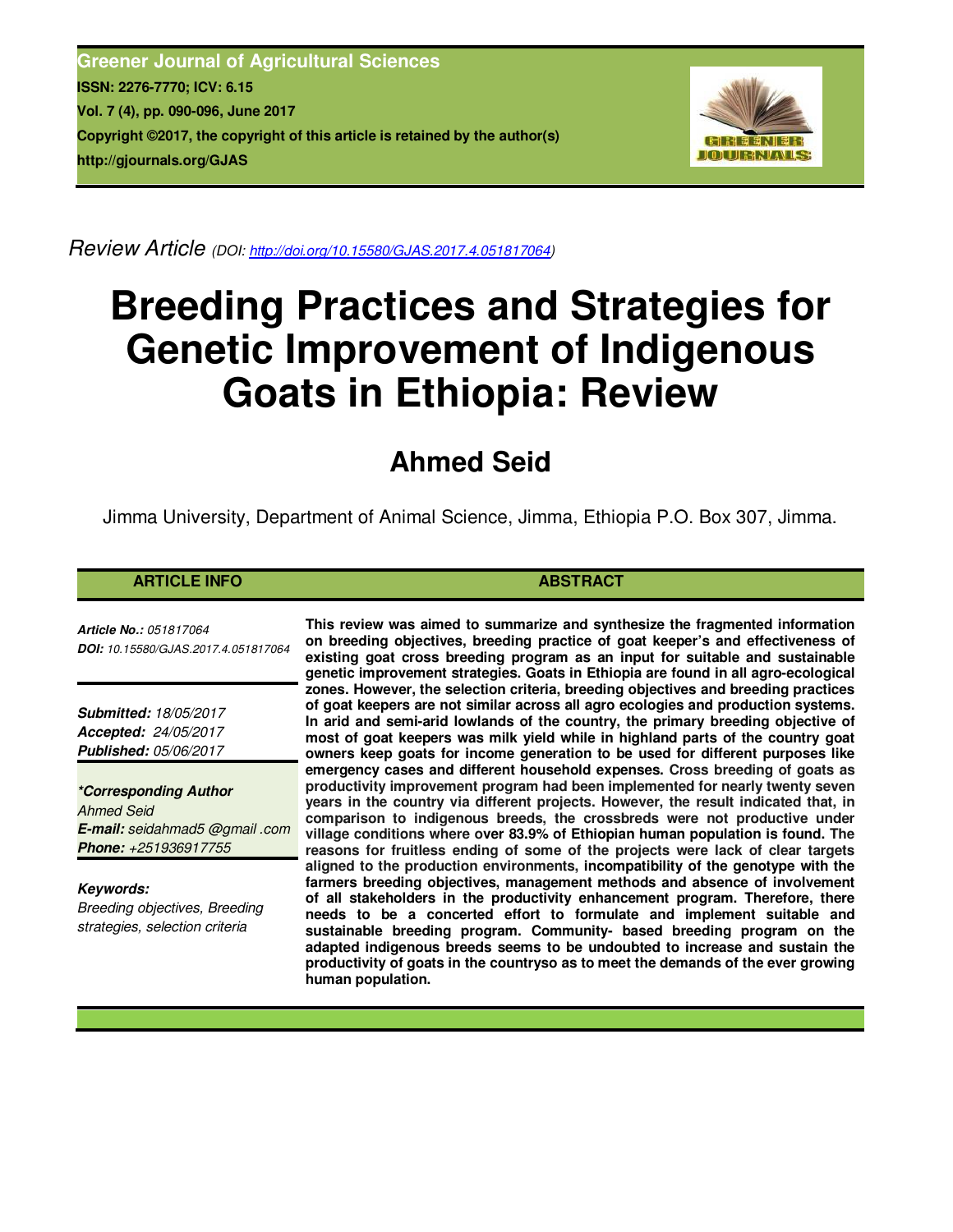### **INTRODUCTION**

Small ruminants make a substantial contribution to the well being of the people in east Africa and Sub-Saharan Africa (De Leeuw and Rey, 1995). Goats are amongst the commonest farm animal species which sustain the livelihoods of smallholder farmers, pastoralists and agropastoralists (Workneh and Peacock, 1993). According to CSA (2016) there are about 29.70 million goats in Ethiopia, of which about 71.57 percent are females and 28.43 percent are males.

In Ethiopia, goats are one of the most important livestock species with eight genetically diverse breeds (Tesfaye, 2004).With respect to their originality, almost all of the goats are indigenous/native breeds, which account about 99.96 % (CSA, 2016). They become adapted to a range of environments from the arid lowlands (the pastoral and agro-pastoral production system) to the humid highlands (mixed farming systems) (Workneh, 1992, ESGPIP, 2008).In these different production systems, goats provide their owners with a vast range of products and services such as meat, milk, skin, hair, horns, bones, manure, security, gifts, religious rituals and medicine. They are also important protein sources in the diets of the poor and help to provide extra income and support (Notter, 2012).

Goat production is one of the low resource demanded and efficient farming types, since goats have broad feeding habit, adaptation to unfavorable environmental conditions, low cost of maintenance, inherent suitability for small scale production and their short reproductive cycle. These provide goats with comparative advantage over cattle and sheep to suit the circumstances of especially resource poor livestock keepers (Alemayehu, 1993; Silanikove, 2000; Misra and Singh, 2002; Degen, 2007). Their presence in mixed species grazing systems can lead to a more efficient use of the natural resource and add flexibility to the management of livestock (ESGPIP, 2008). They also have the reputation of being resistant to the majority of tropical diseases and parasites than chicken and other animals.

The present production levels of indigenous goats with existing breeding strategies and practice are far below their potential. Productivity per animal is reported to be very low and contributes only 16.8% of the total ruminant livestock meat output.The annual meat production is estimated at 3–3 . 5 k g per animal per year in the population and 8–10 kg per animal slaughtered. These values are very low when compared with those in neighboring countries that have goat population, 50–75% less than Ethiopia. The average carcass weight of Ethiopian goats is 10 kg, which is the second lowest in sub-Saharan Africa (Amha, 2008).

Even though other factors like slaughtering goats at immature body weight, mostly before castration, and low input production, contributes for low meat yield (FAO, 2008), the cross breeding program designed and

implemented via different goat productivity improvement projects not ended as expected especially under farmer's goat production environment (Gebremeskel, 2000; Ayalew *et al*., 2003). Identifying those traits that farmers would like to improveis the first step to be made in designing genetic improvement strategies (Hammond and Galal, 2000). While previous studies have identified breeding objectives of goat owners, criteria's for selection of breeding buck and doe, and general breeding practices associated with the rearing of indigenous goats in different production systems of Ethiopia (Alemayehu, 1993; Nigatu, 1994; Endeshaw, 2007; Belete, 2009; Tesfaye, 2009; Grum, 2010; Tesfaye, 2010; Mahilet, 2012; Dhaba*et al*, 2013; Belete, 2013; Bruh, 2013; Alefe, 2014; Hulunim, 2014; Ahmed et al., 2015; Alubel, 2014; Tsigabu, 2015; Feki and Berhanu, 2016; Zergaw *et al*., 2016) organized information is not available. Therefore, the objective of this review is to summarize and synthesize the fragmented information on breeding objective, breeding practice of goat keeper's and efficacy of existing goat cross breeding program as an input for suitable and sustainable genetic improvement strategies.

#### **Breeding Objectives of Ethiopian Goat Keepers**

Many of the potential animal breeding strategies refer to a broader definition of breeding objectives, not aiming at higher production levels per animal only, but balancing higher productivity with improved functional traits such as health, fertility, and feed intake capacity (Olesen *et al*., 2000).

Breeding objectiveis the first step to be made in designing genetic improvement strategies. The breeding objective identifies those traits that farmers would like to improve. To able to identify the traits, the existing and future development objective of the agricultural production in the country is to be defined and the livestock production system to be characterized. The current livestock population structure should be described and opportunities, to better utilize it and hence, maximize the realization of genetic gain, should be sought for and some appropriate changes should be made (Hammond and Galal, 2000). Payne and Hodges (1997) stated that breeding objectives should match the expectations and values of the community. Furthermore, each trait in the breeding goal is given a 'goal value', indicating the contribution of the improvement of the trait to the realization of the development objectives. Since the relative rate of improvement will be faster for traits which have higher heritabilities, emphases should be given to traits with acceptable heritability. As a general guideline, traits with heritabilities less than 10% are considered lowly heritable and one cannot realistically expect to make much genetic progress (Funk, 1992).

According to Mohammad and Raed (2009), the breeding objectives of goat keepers differ based on agro ecologies, herd size, housing type and culture of the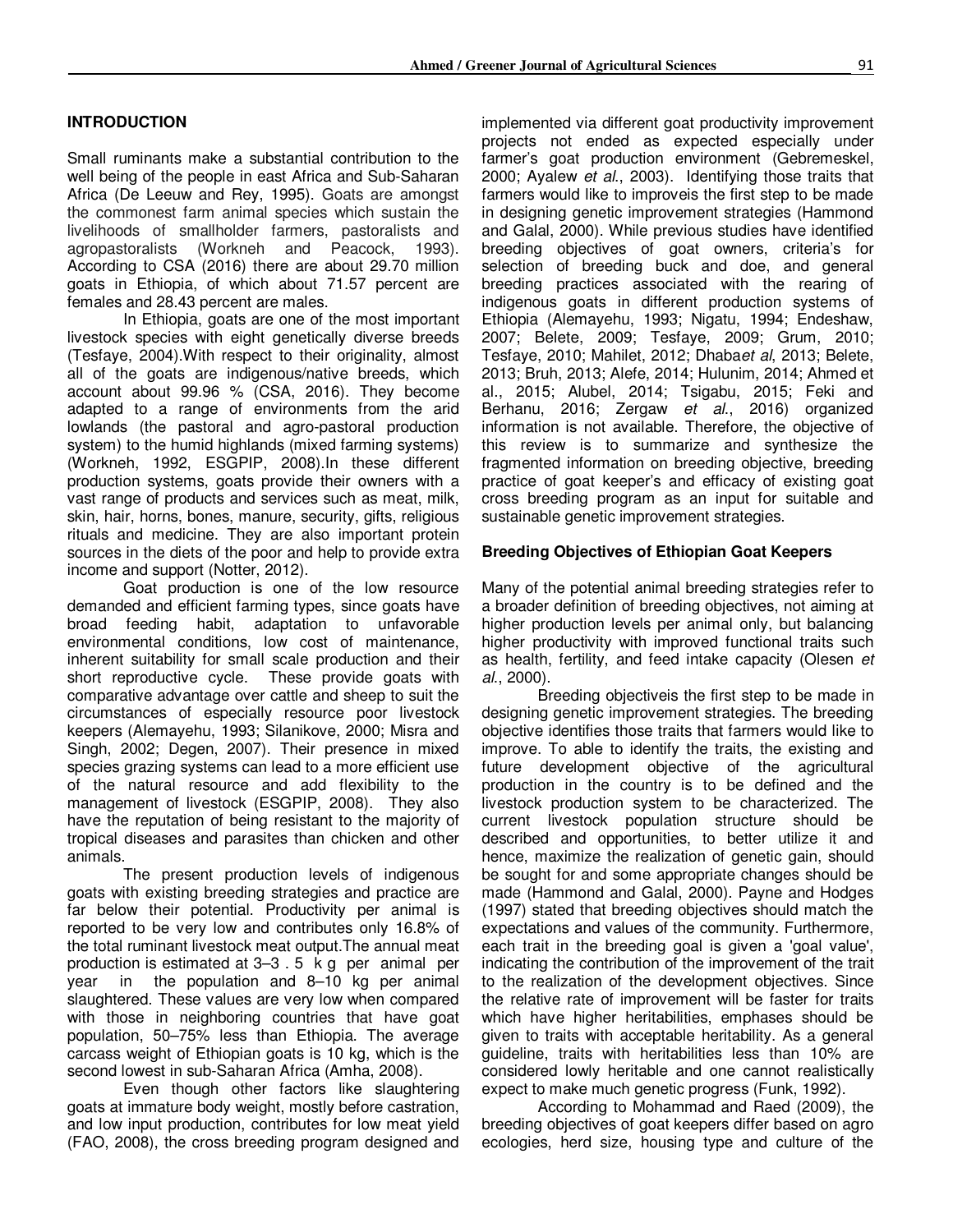communities. The primary breeding objectives of goat keepers in many parts of Ethiopia are producing marketable goats for generating income which is used for emergency cases, educational fees and for other household expenses (Tesfaye, 2009; Mahilet, 2012; Hulunm, 2014; Ahmed *et al.*, 2015;Alubel, 2015; Tsigabu, 2015; Zergaw *et al*., 2016) while milk production is the main breeding objectives in other parts of the country (Nigatu, 1994; Grum, 2010; Tesfaye, 2010; Belete, 2013; Alefe, 2014; Feki and Berhanu, 2016). In contrast, Endeshaw (2007) reported that, saving is the primary breeding objectives of goat keepers in Sidama Zone of south Ethiopia.

According to the previous studies (Nigatu, 1994; Endeshaw, 2007; Grum, 2010; Tesfaye, 2010; Mahilet, 2012; Belete, 2013; Alefe, 2014; Alubel, 2014; Hulunm, 2014;Tsigabu, 2015; Feki and Berhanu, 2016; Zergaw *et al*., 2016) goat keepers intended to have milk production as one of their breeding objectives are found in broad areas of the country (east Showa, west Arsi, Bale,Meta-Robi, Borena, eastern Hararghe of Oromia regional state, Konso and Sidama zone of south Ethiopia, Shabelle and Siti zone of Somali national regional state, Bati, Kalu, Wag Hmira zone of Amhara region, Central Tigray zone of north Ethiopia, Gambella region of south western Ethiopia, Afar national regional state and Dire Dawa). Since goats browse different variety of trees and shrubs, goat owners believed that goat milk has medicinal value for children and contribute much more for the wellbeing of human baby (Grum, 2010; Tesfaye, 2010; Mahilet, 2012). However, according to Ahmed *et al.* (2015) in Horro Guduru Wollega zone of Oromia region, Alubel (2014) in north Gondar zone of Amhara region, Belete (2009) in Jimma zone of Oromia region

and Tesfaye (2009) in Metema district of Amhara Region, goat milk is not consumed by the community and milk production is not the breeding objective of goat owners. The other commonly reported breeding objectives of goat keepers are meat for home consumption, ceremony (meat for holy days), sign of wealth & strength and using by products (manure and skin) (Nigatu, 1994; Endeshaw, 2007; Grum, 2010; Tesfaye, 2010; Mahilet, 2012; Belete, 2013; Alefe, 2014; Alubel, 2014; Hulunm, 2014;Tsigabu, 2015; Feki and Berhanu, 2016; Zergaw *et al*., 2016).

#### **Breeding Practice of Goat Keepers in Ethiopia**

#### **Breeding bucks and does selection criteria**

Buck is the most important animal in the flock. It contributes 50% of the genetic makeup of kid born and determines overall pregnancy rate of the flock. The choice of good breeding buck is an important factor and fundamental in goat production. Accurate selection of does also raise the average productivity of the flock, however buck selection is the main driver of ongoing genetic improvement in the flock.

In different parts of Ethiopia goat owners understood the advantage of using superior bucks and developed their own breeding criteria to select the best performing buck (Table 1). As indicated by different authors, coat color type/pattern, body conformation, growth rate and Libido are important selection criteria of breeding buck (Mahilet, 2012; Alubel, 2014; Hulunm, 2014; Ahmed *et al.*, 2015; Tsigabu, 2015; Zergaw *et al*., 2016).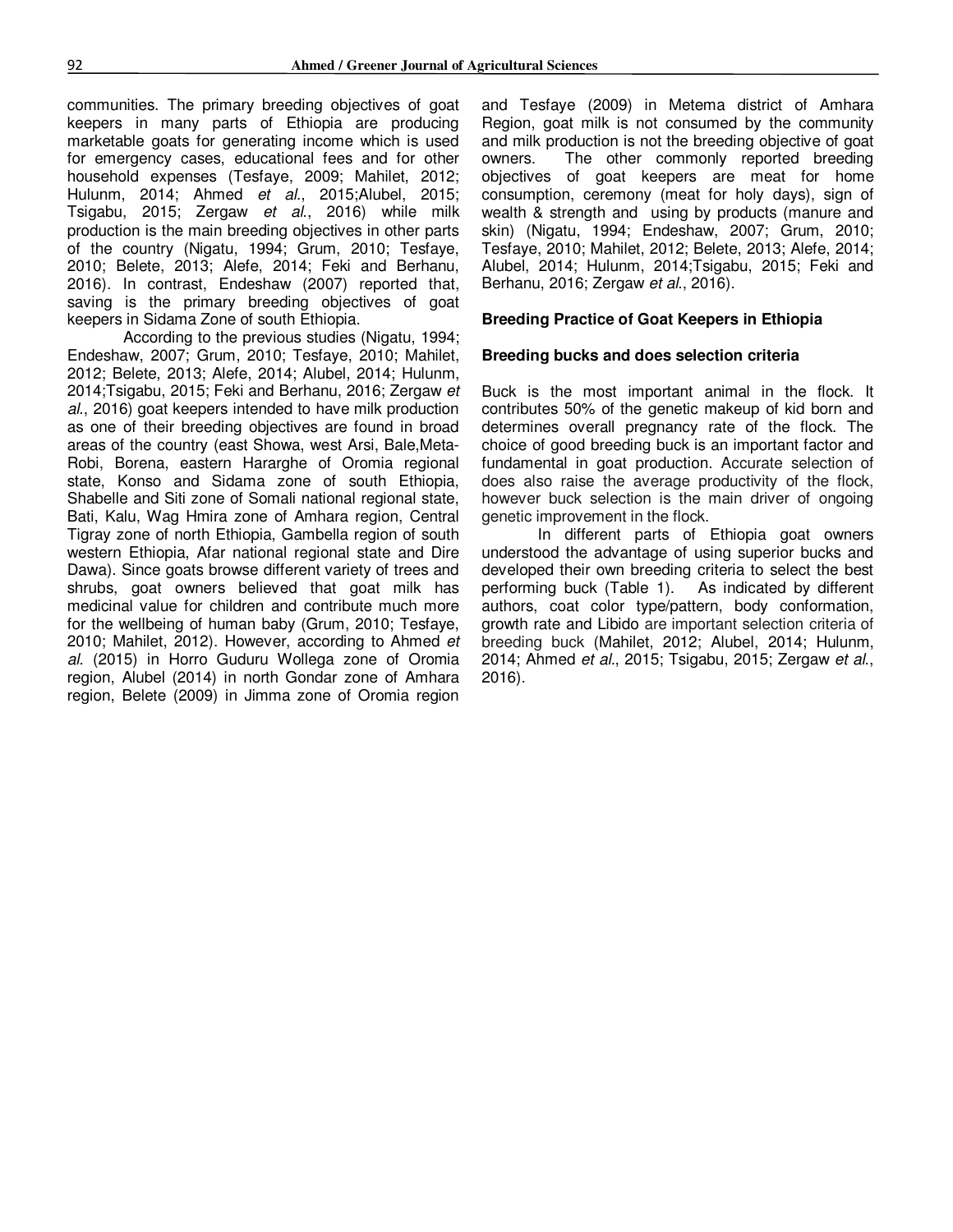| <b>Breeds/Goat types</b>                                 | Major selection criteria/traits of<br>interest                                                                                                                                                                                                                                | <b>Production</b><br>system                  | <b>Sources</b>          |
|----------------------------------------------------------|-------------------------------------------------------------------------------------------------------------------------------------------------------------------------------------------------------------------------------------------------------------------------------|----------------------------------------------|-------------------------|
| Horro Guduru<br>Wollega goat types<br>(Western highland) | Doe: liter size, growth rate, age at first<br>Kidding, Appearance<br>Buck: growth rate, appearance, coat colour type                                                                                                                                                          | <b>Mixed farming</b>                         | Ahmed et al. 2015       |
| Hararghe Highland<br>Goat                                | Doe:size / appearance, age at 1st sexual maturity,<br>twining ability and high milk yield<br>Buck: size / appearance, absence of horn and growth<br>rate, coat colour type                                                                                                    | Mixed crop-<br>livestock                     | Mahilet, 2012,          |
| Abergelle Goats                                          | Doe: Milk production, Twining ability, Body<br>Conformation, Frequent kidding<br>Buck: Coat color, Body conformation, Growth rate                                                                                                                                             | Mixed crop-<br>livestock                     | Alubel, 2015            |
| Meanit and Sheko<br>(Keffa)<br>Goats                     | Doe: Twinning ability, kid growth,<br>mothering ability and body size;<br>Buck: body size, pedigree and<br>growth rates                                                                                                                                                       | Mixed crop-<br>livestock and<br>agropastoral | Tegegne, 2012           |
| Arsi-Bale goats                                          | Doe: milk production, family<br>history, twinning ability,<br>mothering ability, kid growth rate,<br>coat colour and kidding interval;<br>Buck: coat colour, family<br>history, testicular characteristics,<br>libido, growth rate, prolificacy and<br>disposition/ character | Mixed crop-<br>livestock                     | Tesfaye et al.<br>2012b |
| Afar goats                                               | Family history (progeny of superior<br>sire and high milk producing doe),<br>large body size, conformation; coat<br>colour                                                                                                                                                    | Pastoral and<br>agropastoral                 | Feki 2013.              |
| Goat types in<br>Shabelle (Somalia)                      | Buck: Appearance, growth rate and color<br>Doe: High milk yield, Kidding interval, Kid growth, Age at<br>sexual maturity, Size/Appearance                                                                                                                                     | Pastoral and<br>agropastoral                 | Alefe, 2014             |
| Gambella goats<br>(Western Low land)                     | Doe:size/appearance, color and prolificacy<br>Buck: Size, color, horn availability                                                                                                                                                                                            | Pastoral<br>Agropastora/<br>Mixed farming    | Tsigabu, 2015           |

**Table 1: Farmers selection criteria for breeding bucks and does** 

Like selection of bucks, goat keepers also practiced selection of breeding does and had different selection criteria. The selection criteria of farmers to identify the breeding doe were different according to agro ecology, production system and culture of the community. According to Mahilet (2012), size / appearance, age at 1<sup>st</sup> sexual maturity, twining ability and high milk yield were considered as the first four reasons for doe selection in Harrerghe highland of Ethiopia. However, some authors (Belete; 2009; Ahmed et al., 2015; Alubel, 2015) reported that milk yield was not the selection criteria of goat owners to select their breeding does.

#### **Breeding bucks ownership and mating system**

Several studies have shown that most goat keepers inBati, Borena, Somali, Wag Hmira,Central Tigray, south Omo and East Gojjam have used their own breeding bucks to mate their breeding does (Biruh, 2013; Demissie *et al.,* 2014; Alubel, 2014; Hulunm, 2014) while, in Horro Guduru Wollega, Ilu Abba Bora, Jimma and Arsi-Bale of Ethiopia, goat keepers used neighbors breeding buck to mate their breeding does (Belete, 2009; Tesfaye, 2010; Dhaba *et al.,* 2013; Ahmed *et al*., 2015).

According to Ahmed *et al.* (2015), most goat keepers in Horro Guduru Wollega zone of Oromia region allowed does to be served by any buck when the does show signs of heat. Similarly, from goat keepers which have breeding buck, most of them allowed their bucks to mate does other than their own flock. The primary reason for this was bucks run with does throughout the year and the flock was mixed with neighboring household's flock during communal grazing and watering. According to Workneh and Rownalds (2004) in Oromia, Hulunm (2014) in Bati and kalu district of Amhara region, Dhaba *et al., (*2013) in Ilu Abba Bora zone of Oromia region, uncontrolled natural mating system had been practiced by goat keepers. Farther more, due to all goats grazed/browsed together in communal grazing land and housed together at night, farmers also allowed the breeding buck to mate his own mother, daughter and sister (Alubel, 2014; Ahmed *et al*., 2015). The advantage of natural uncontrolled mating is that it allows for all year round breeding (Kosgey, 2004). In contrary, uncontrolled mating together with small flock sizes and poor/absent record keeping on pedigree are expected to result in severe inbreeding which leads to poor growth rates (Saico and Abul, 2007). Goat keepers in some parts of Ethiopia did not practice special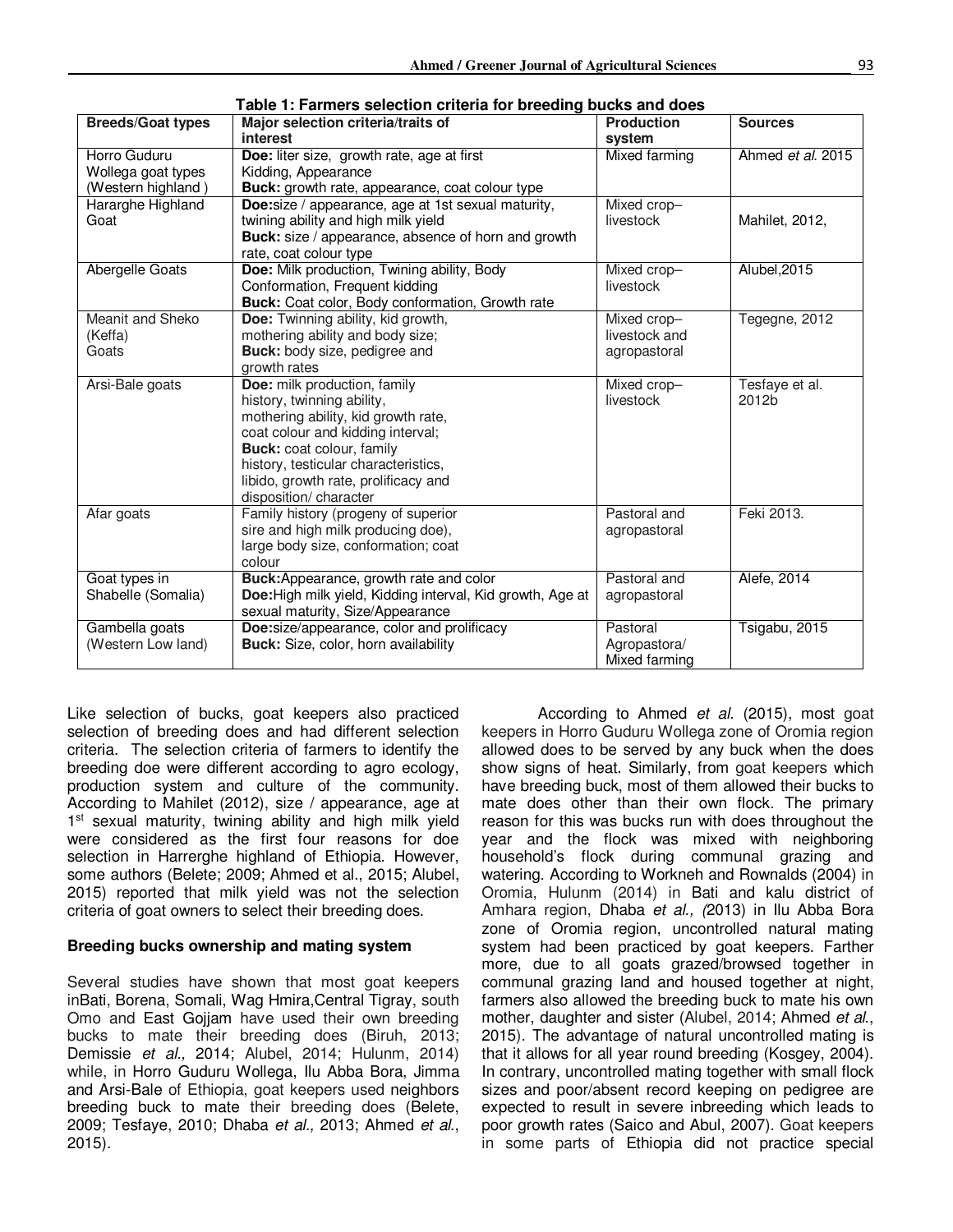management for breeding bucks (Alubel, 2014; Hulunm, 2014; Ahmed *et al*., 2015).

#### **Culling as flock Management Tool and Reasons of culling from the flock**

Culling in goat flocks is an important tool for the development of a good flock. Culling should be stringent and used as a means of improving the genetic quality and productivity of a flock. Flock size can be maintained by replacing culled goats doelings in the flock (ESGPIP, 2008). Reasons of culling could be different for different production systems and agro-ecologies.

According to different authors (Belete, 2009; Belete, 2013; Dereje *et al.*, 2013, Demissie *et al.,* 2014; Ahmed *et al*., 2015) culling practiced by goat owners in Ethiopia. As indicated by Belete (2009), Dhaba *et al.,*  2013 and Ahmed *et al.* (2015), goat owners in western part of Ethiopia cull their goats from the flock based on reproductive problem, old age, sickness, unwanted physical characteristics and physical defect. Productivity problems, disease, persistent poor body condition and synergetic effects of all these factors were the common top four reasons for destocking goat flock in west Hararghe, Eastern Ethiopia (Dereje *et al.*, 2013). Demissie *et al.* (2014) also reported that health problem was the primary reason of the goat keepers for culling of their goats in East Gojjam Zone of Ethiopia.

Goat keepers in Bale zone of Oromia region culled their goats at average age of 8.17 years for males and 8.5 years for females (Belete, 2013). However, the report of Girma (2008) showed that from reproductive point of view, it is essential to intensively cull does after 5–6 years of age. Most goat owners used sealing and slaughtering as a means of culling unproductive goats and kids that did not fit the selection criteria of goat keepers.

#### **Cross Breeding for Goat Genetic Improvement in Ethiopia**

Production from the indigenous livestock under traditional management of subsistence farmers is generally considered too low, and hence crossbreeding and improved level of care should be promoted as a quick way of attaining higher production and productivity under private commercial farms as well as smallholder management in selected sites in the highlands with a conducive climate for intensification. This is the basis for the policy of the Ethiopian government on livestock development in general (Gebremeskel and Tedla, 1995).

In Ethiopia, crossing the existing genetic resource with exotic genetic blood levels were started around twenty seven years ago with main focus on improving milk production and growth rates (Teressa, 2004). Since then, cross breeding works of goats were implemented by non-governmental organizations like FARM Africa, Agri-service Ethiopia, and governmental organization like Ministry of Agriculture (MoA), higher learning institutions, research institutions and agricultural development offices as part of the Ethiopian Sheep and Goat Productivity and Improvement Program (ESGPIP) with USAID funding (Solomon *et al.,* 2014).

In eastern part of the country, indigenous goats were crossed with Anglo-Nubian goats with the help of FARM-Africa dairy goat development project (Gebremeskel, 2000). There were also different crossbreeding projects at Werer (Afar and Saanen) and Holetta (highland and saanen) research centers by Institute of Agricultural Research (Aschalew *et al*., 2000). Research on Arsi-Bale and Boran goats at the Adami Tulu Research Center was also the longest-running project on goats in Ethiopia, running for more than 15 years from 1992 (Solomon *et al.,* 2014).

However, most of the implemented projects lacked functional institutional synergies and exit strategies. In comparison to indigenous breeds, the crossbreds were not profitable, under village conditions where over 83.9% (CSA, 2007) of Ethiopian population is found especially, when returns per unit live weight or metabolic weight were taken into account (Workneh, 2000). Moreover, the adoption rates of crossbred genotypes by farmers were found to be very low, in some cases as low as 20% with most of the adopters being better-off households rather than poor farmers (Teressa, 2004). The reasons for unsuccessful ending of some of the projects were lack of clear targets aligned to the production environments and farmers breeding objectives. Cross breed goats from Werer research centers, could not adapt arid and semi-arid agroecologies. On the other hand, since Holetta is a cool highland where goats are not an important livestock species, focusing on goat development was ill-conceived (Solomon *et al.,* 2014).In general, many small ruminant cross breeding programs in tropical country were not successful because of the incompatibility of the genotype with the farmers breeding objectives, management methods, absence of involvement of all stakeholders in the designing of breeding strategies and the prevailing environment of the tropical low input production systems ((Rischkowsky, 1996; Ayalew *et al*., 2003; Wollny, 2003; Kosgey *et al*., 2006).

Although there has been some effort by international organizations along with the national institutions to improve production and productivity of goats in Ethiopia, there needs to be a concerted effort to formulate and implement suitable and sustainable breeding program and strategy for goat production in view of its importance to the national economy. Selective pure breeding of the adapted indigenous breeds seems to be essential to increase and sustain the productivity of goats in the countryso as to meet the demands of the human population.

#### **CONCLUSION**

The review reveals that the selection criteria, breeding objectives and breeding practices of goat keepers varied based on agro ecology and culture of the community. In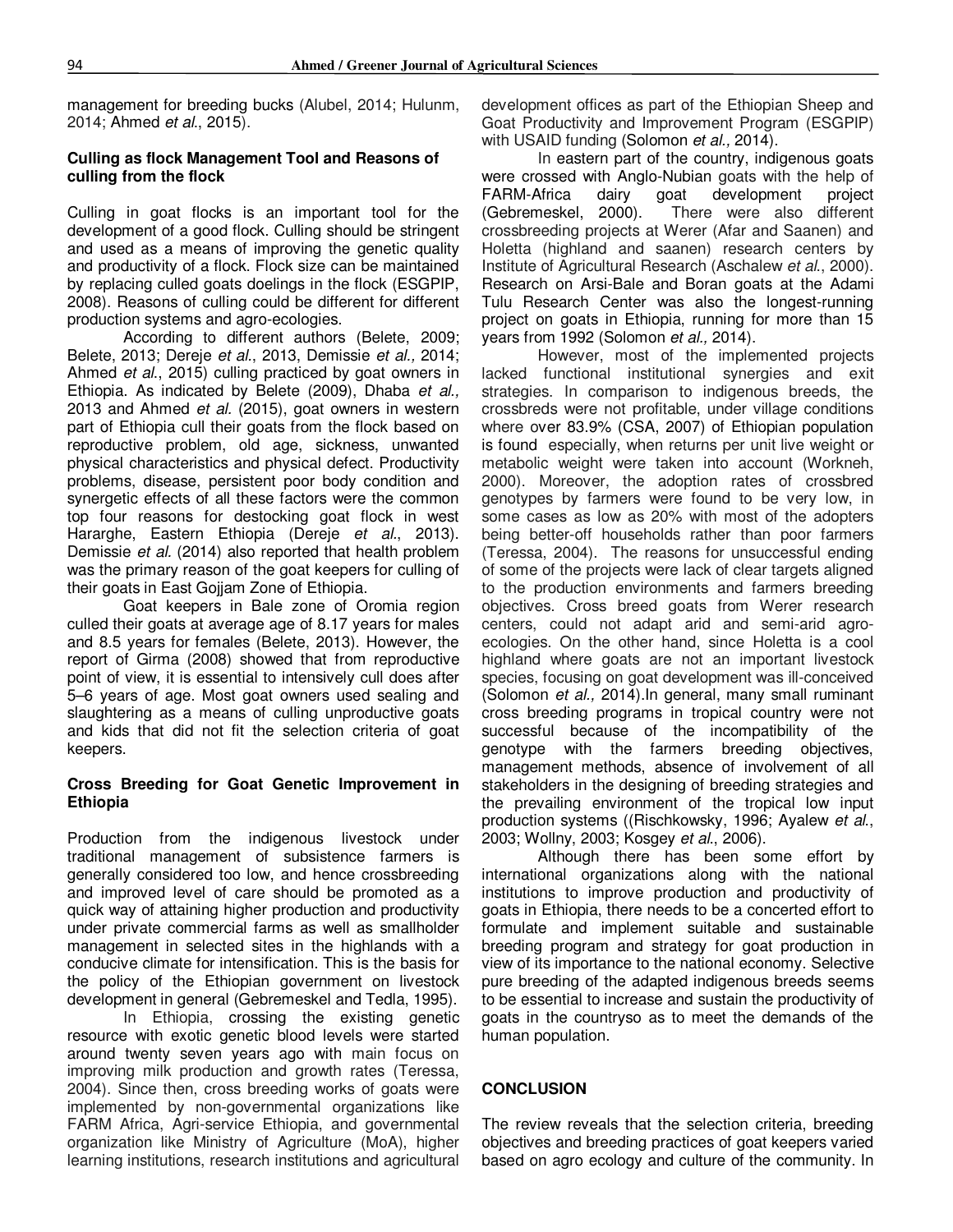arid and semi-arid lowlands of the country, the primary breeding objective of goat keepers was milk yield while in highland parts of the country goat owners keep goats for income generation to be used for different purposes. This indicates that when designing breeding program, such differences should be considered. In addition, uncontrolled mating together with small flock sizes and poor/absent record keeping on pedigree especially in highlands of Ethiopia may direct to severe inbreeding which leads to poor growth rates. Therefore, goat keepers should take training about importance of buck exchange and controlled mating.

 The performance of indigenous breeds were appreciable than crossbred goats particularly under village conditions. Therefore, community- based selective breeding program of the adapted indigenous breeds seems to be undoubted to increase and sustain the productivity of goats in the countryso as to meet the demands of the ever growing human population. For evolving possible selection and breeding strategies for goat production in Ethiopia, one should have to keep in mind the various agro-climatic and socio-economic aspects along with the production constraints, as they have an important bearing on the overall success of such programs.

#### **ACKNOWLEDGEMENTS**

The Author greatly acknowledges Jimma University for all support. Special thanks to my beloved wife Sihen Getachew for her numerous supports in all stages of this work.

#### **REFERENCES**

Ahmed S, Kefelegne K, Kefena E.2015. Breeding Objective, Selection Criteria and Breeding Practice of Indigenous Goats in Western Ethiopia: Implications for Sustainable Genetic Improvement. Greener Journal of Agricultural Sciences. 5(5): 167- 176,

http://doi.org/10.15580/GJAS.2015.5.072715105.

- Alefe Takele.2014.Phenotypic Characterization of Indigenous Goat Types and Their Production System in Shabelle Zone, South Eastern Ethiopia Msc Thesis Presented To Haramaya University. Dire Dawa, Ethiopia.
- Alemayehu Reda .1993. Phenotypic characterization of indigenous goats and goat husbandry practices in East and South East Ethiopia. An M.Sc Thesis presented to Alemaya University, Alemaya, Ethiopia. pp.135.
- Alubel Alemu.2015.On-Farm Phenotypic Characterization and PerformanceEvaluation of Abergelle and Central Highland GoatBreeds As An Input for Designing Community-BasedBreeding

Program Msc Thesis presented to Haramaya University. Dire Dawa, Ethiopia.<br>Amha Sebsibe 2008 Sheep

- Sebsibe.2008. Sheep and Goat Meat Characteristics and Quality. Goat Production Handbook for Ethiopia.60-79pp.
- Aschalew Tsegahun, Sisay Lemma, Ameha Sebsbie, Abebe Mekoya and Zinash Sileshi. 2000. National goat research strategy in Ethiopia. In: Markel, R.C., Abebe, G. and Goetsch, A.L. (eds), The opportunities and challenges of enhancing goat production in East Africa: Proceeding of a conference held at Awassa, Debub University. pp.  $1 - 5$ .
- Belete Shenkute .2009. Production and Marketing Systems of Small Ruminants in Goma District of Jimma Zone, Western Ethiopia. M. Sc. Thesis presented to Hawassa University, Ethiopia.
- Biruh Tesfahun.2013. Phenotypic and production system characterization of Woyto Guji Goats in Lowland areas of South Omo Zone. An MSc thesis submitted to School of Animal and Range Science, School of Graduate Studies Haramaya University. 89pp.
- CSA.2016. Federal Democratic Republic of Ethiopia, Central Statistical Agency (CSA) Agricultural sample survey,Volume II, report on livestock and livestock characteristics (private peasant holdings). *Statistical bulletin,5*70, April 2013, Addis Ababa, Ethiopia.
- Degen A .2007. Sheep and goat milk in pastoral society. *Small Ruminant Research* 68, 7-19.
- DeLeeuw PN and Rey B .1995. Analysis of current trends in the distribution patterns of ruminant livestock in tropical Africa. World Animal Review. 83: 47-59.
- Dhaba Urgessa, Belay Duguma, Solomon Demeke and Taye Tolamariam.2013. Breeding Practices and Reproductive Performance of Traditionally Managed Indigenous Sheep and Goat in Ilu Abba Bora Zone of Oromia Regional State, Ethiopia. *Global Veterinaria* 10 (6): 676-680, 2013.
- Endeshaw Assefa.200. Assessment of Production and Marketing System of Goats in Dale District, Sidama Zone M.Sc Thesis University of Hawassa, Ethiopia
- ESGPIP.2008. Genetic improvement of sheep and goat. Ethiopia Sheep and Goat Productivity Improvement Program. *Sheep and goat production handbook for Ethiopia*. Addis Ababa, Ethiopia pp. 99-101.
- Feki Misbah & Berhanu Belay.2016. Livelihood and Socio-Cultural Significance of Afar Goat Breed Intended For Breed Improvement Programs. Journal of Agricultural Science and Research (JASR) Vol. 3, Issue 2, 2016, 13-22
- Grum Gebreyesus.2010. Community-Based Participatory Characterization of the short Eared Somali Goat Population around Dire Dawa. An MSc thesis submitted to School of Animal and Range Science, School of Graduate Studies Haramaya University. 129pp.
- Hulunim Gatew.2014.On-Farm Phenotypic Characterization and Performance Evaluation of